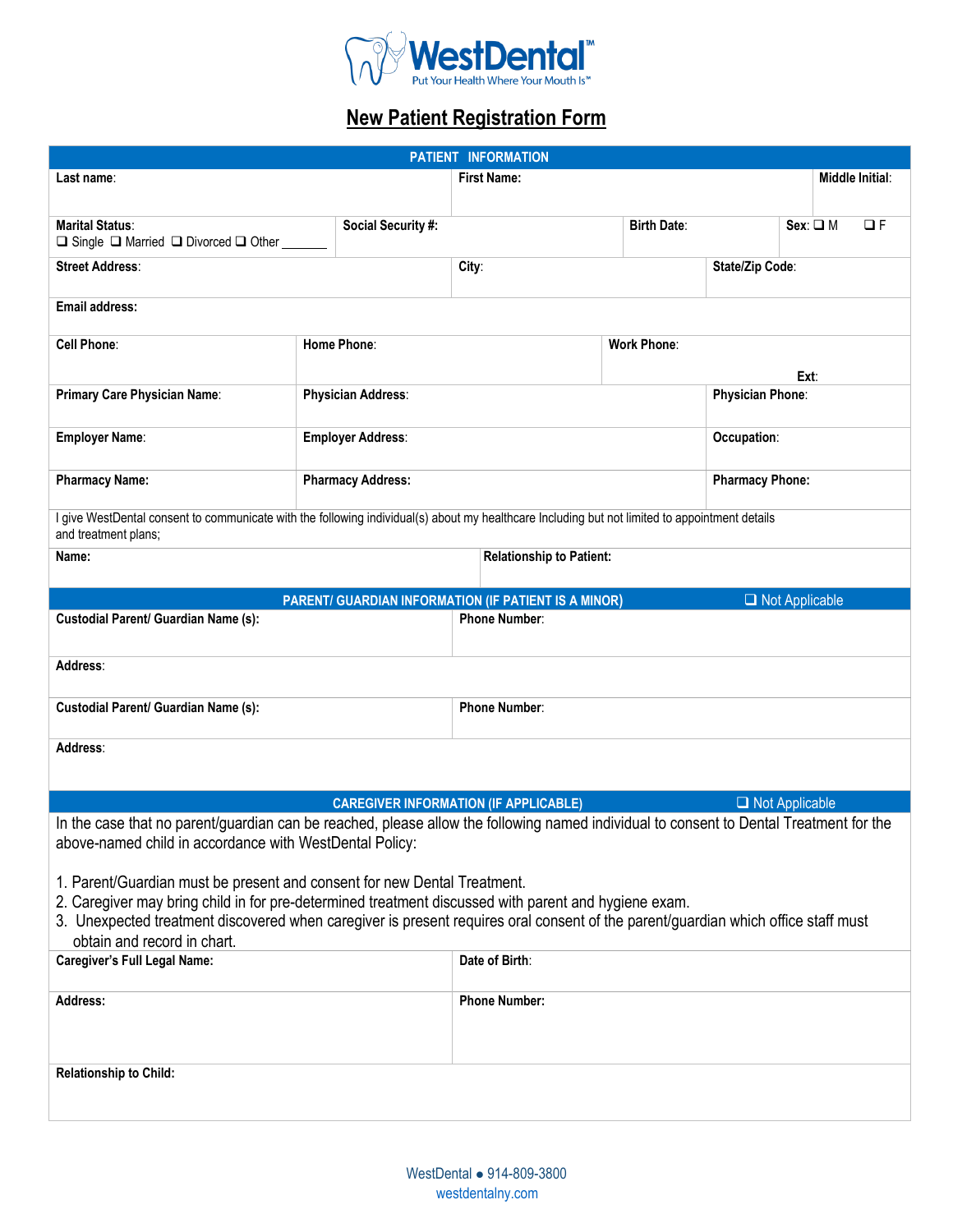#### **Have you ever had any of the following? Please check those that apply:**

| □ Cancer<br>$\Box$ ADHD<br>$\Box$ AIDS/HIV<br>$\Box$ Allergies:<br>$\Box$ Anemia<br>Anxiety Disorder<br>$\Box$ Arthritis<br>$\Box$ Artificial Joints<br>$\Box$ Fainting<br>$\Box$ Asthma<br>$\Box$ Autism<br>□ Blood Disease | <b>D</b> Codeine Allergy<br>$\Box$ Diabetes<br>$\Box$ Developmental Disorder $\Box$ Headaches<br>$\Box$ Dizziness<br>$\Box$ Epilepsy<br>□ Excessive Bleeding<br>$\Box$ Facial Pain<br>□ Glaucoma | $\Box$ Growths<br>$\Box$ Hay Fever<br>$\Box$ Head Injuries<br>□ Heart Disease<br>$\Box$ Heart Murmur<br>$\Box$ Hepatitis<br>High Blood Pressure<br>$\Box$ Jaundice<br>$\Box$ Jaw Locking | $\Box$ Jaw Pain<br>Kidney Disease<br><b>U</b> Liver Disease<br>□ Mental Disorders<br>□ Nervous Disorders<br>$\Box$ Pacemaker<br>Penicillin Allergy<br>$\Box$ Pregnancy<br>Due Date:<br>Radiation Treatment | Respiratory Problems<br>$\Box$ Rheumatism<br>$\Box$ Sinus Problems<br>□ Sleep Apnea<br>Special Education<br>Stomach Problems<br>$\Box$ Stroke<br>$\Box$ Snoring<br>$\Box$ Tuberculosis | $\Box$ Tumors<br>$\Box$ Ulcers<br>□ Venereal Disease<br>$\Box$ Other: |
|------------------------------------------------------------------------------------------------------------------------------------------------------------------------------------------------------------------------------|--------------------------------------------------------------------------------------------------------------------------------------------------------------------------------------------------|------------------------------------------------------------------------------------------------------------------------------------------------------------------------------------------|------------------------------------------------------------------------------------------------------------------------------------------------------------------------------------------------------------|----------------------------------------------------------------------------------------------------------------------------------------------------------------------------------------|-----------------------------------------------------------------------|
|------------------------------------------------------------------------------------------------------------------------------------------------------------------------------------------------------------------------------|--------------------------------------------------------------------------------------------------------------------------------------------------------------------------------------------------|------------------------------------------------------------------------------------------------------------------------------------------------------------------------------------------|------------------------------------------------------------------------------------------------------------------------------------------------------------------------------------------------------------|----------------------------------------------------------------------------------------------------------------------------------------------------------------------------------------|-----------------------------------------------------------------------|

| Do you smoke?                                                                               | $\Box$ Yes $\Box$ No | If yes, how many per day: |
|---------------------------------------------------------------------------------------------|----------------------|---------------------------|
| Have you ever had any complications following<br>dental treatment?                          | $\Box$ Yes $\Box$ No | If yes, please explain:   |
| Have you been admitted to a hospital or needed<br>emergency care during the past two years? | $\Box$ Yes $\Box$ No | If yes, please explain:   |
| Are you now under the care of a physician?                                                  | $\Box$ Yes $\Box$ No | If yes, please explain:   |
| Do you have any health problems that need<br>further clarification?                         | $\Box$ Yes $\Box$ No | If yes, please explain:   |
| Please list all medications and dosages you are currently taking:                           |                      |                           |

To the best of my knowledge, all the preceding answers and information provided are true and correct. If I ever have any change in my health, I will inform the doctors at the next appointment without fail.

| Patient/Guardian Name (Print):     | Date |
|------------------------------------|------|
|                                    |      |
| Patient/Guardian Name (Signature): | Date |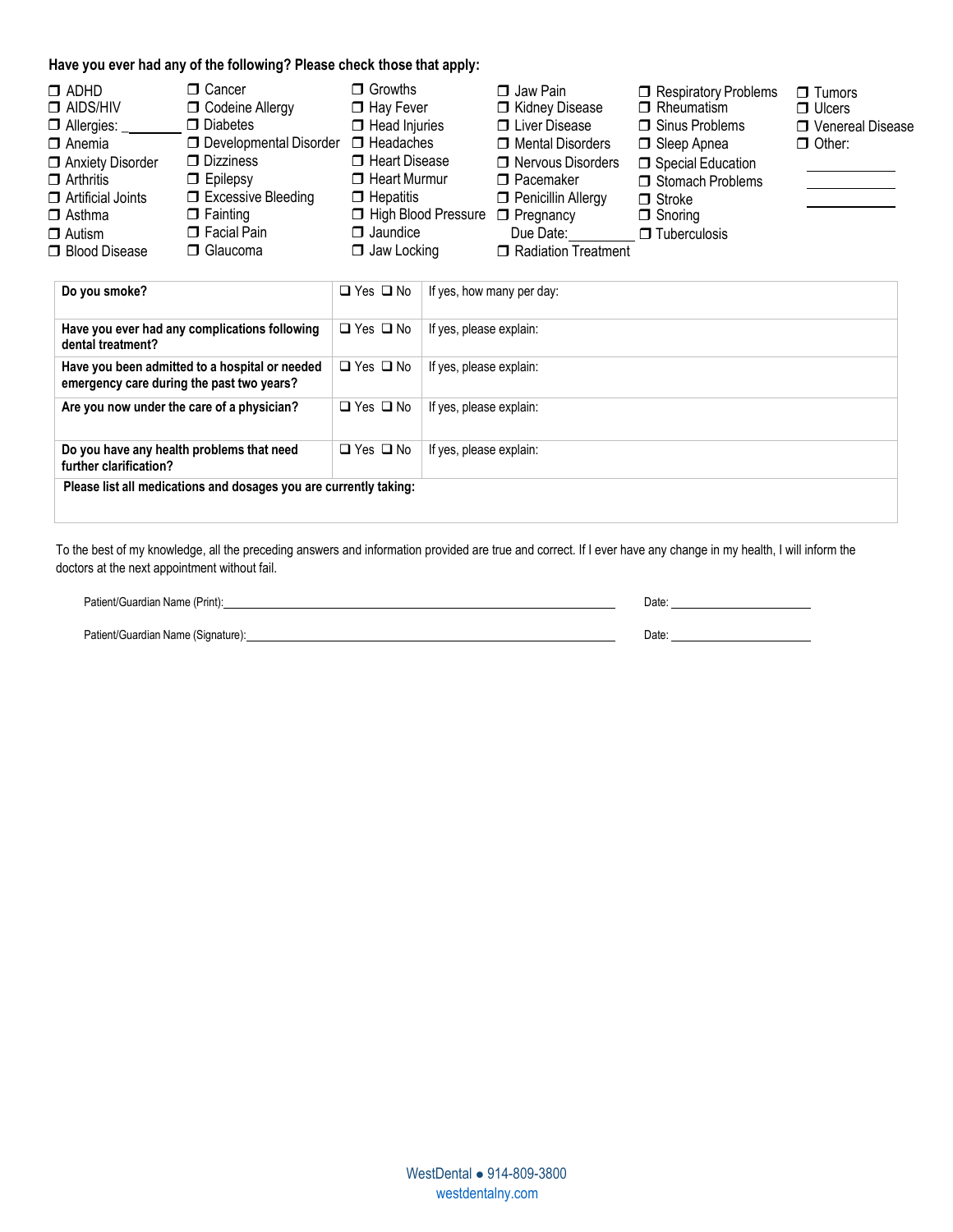| RESPONSIBLE PARTY INFORMATION         |  |                                                                                                           |                                                 |                                                     |      |                                              |                        |
|---------------------------------------|--|-----------------------------------------------------------------------------------------------------------|-------------------------------------------------|-----------------------------------------------------|------|----------------------------------------------|------------------------|
|                                       |  | The following is for: □ Patient □ Person Responsible for Payment □ Relationship to Patient ______________ |                                                 |                                                     |      |                                              |                        |
| Name:                                 |  |                                                                                                           |                                                 | $Sex: \Box M$<br>$\Box F$<br><b>Marital Status:</b> |      | □ Single □ Married □ Divorced □ Other ______ |                        |
| SS#:<br><b>Birth Date:</b>            |  |                                                                                                           | <b>Home Phone:</b>                              | <b>Work Phone:</b>                                  |      |                                              | <b>Cell Phone:</b>     |
| <b>Street Address:</b>                |  |                                                                                                           |                                                 | City/State/Zip:                                     |      |                                              |                        |
|                                       |  |                                                                                                           | <b>INSURANCE INFORMATION</b>                    |                                                     |      |                                              |                        |
| <b>PRIMARY INSURANCE:</b>             |  |                                                                                                           |                                                 |                                                     |      |                                              |                        |
| Employer:<br>Occupation:              |  |                                                                                                           | <b>Employer Address:</b>                        |                                                     |      | <b>Employer Phone:</b>                       |                        |
| Name of Primary Insurance:            |  |                                                                                                           |                                                 |                                                     |      |                                              |                        |
| Subscriber's Name:                    |  | <b>Birth Date:</b>                                                                                        | Group #:                                        |                                                     | ID#: |                                              |                        |
| Patient's Relationship to Subscriber: |  | $\Box$ Self                                                                                               | □ Spouse □ Child □ Other: <u>______________</u> |                                                     |      |                                              |                        |
| <b>SECONDARY INSURANCE:</b>           |  |                                                                                                           |                                                 |                                                     |      |                                              |                        |
| Occupation:<br>Employer:              |  |                                                                                                           | <b>Employer Address:</b>                        |                                                     |      |                                              | <b>Employer Phone:</b> |
| Name of Secondary Insurance:          |  |                                                                                                           |                                                 |                                                     |      |                                              |                        |
| Subscriber's Name:                    |  | <b>Birth Date:</b>                                                                                        | Group #:                                        |                                                     | ID#: |                                              |                        |
| Patient's Relationship to Subscriber: |  | $\Box$ Self                                                                                               | $\Box$ Spouse $\Box$ Child<br>$\Box$ Other:     |                                                     |      |                                              |                        |

### **Assignment and Release**

I, the undersigned, certify that I (or my dependent) have insurance coverage and assign all insurance benefits directly to **WestDental** that are otherwise payable to me for services rendered. I understand that I am financially responsible for all charges whether or not paid by insurance. I hereby authorize the doctor to release all information necessary to secure the paymentsof benefits and authorize the use of this signature on all insurance submissions.

| Patient/Guardian Name (Print): | Jate: |
|--------------------------------|-------|
|                                |       |

Patient/Guardian Name (Signature): Date: Date: Date: Date: Date: Date: Date: Date: Date: Date: Date: Date: Date: Date: Date: Date: Date: Date: Date: Date: Date: Date: Date: Date: Date: Date: Date: Date: Date: Date: Date: D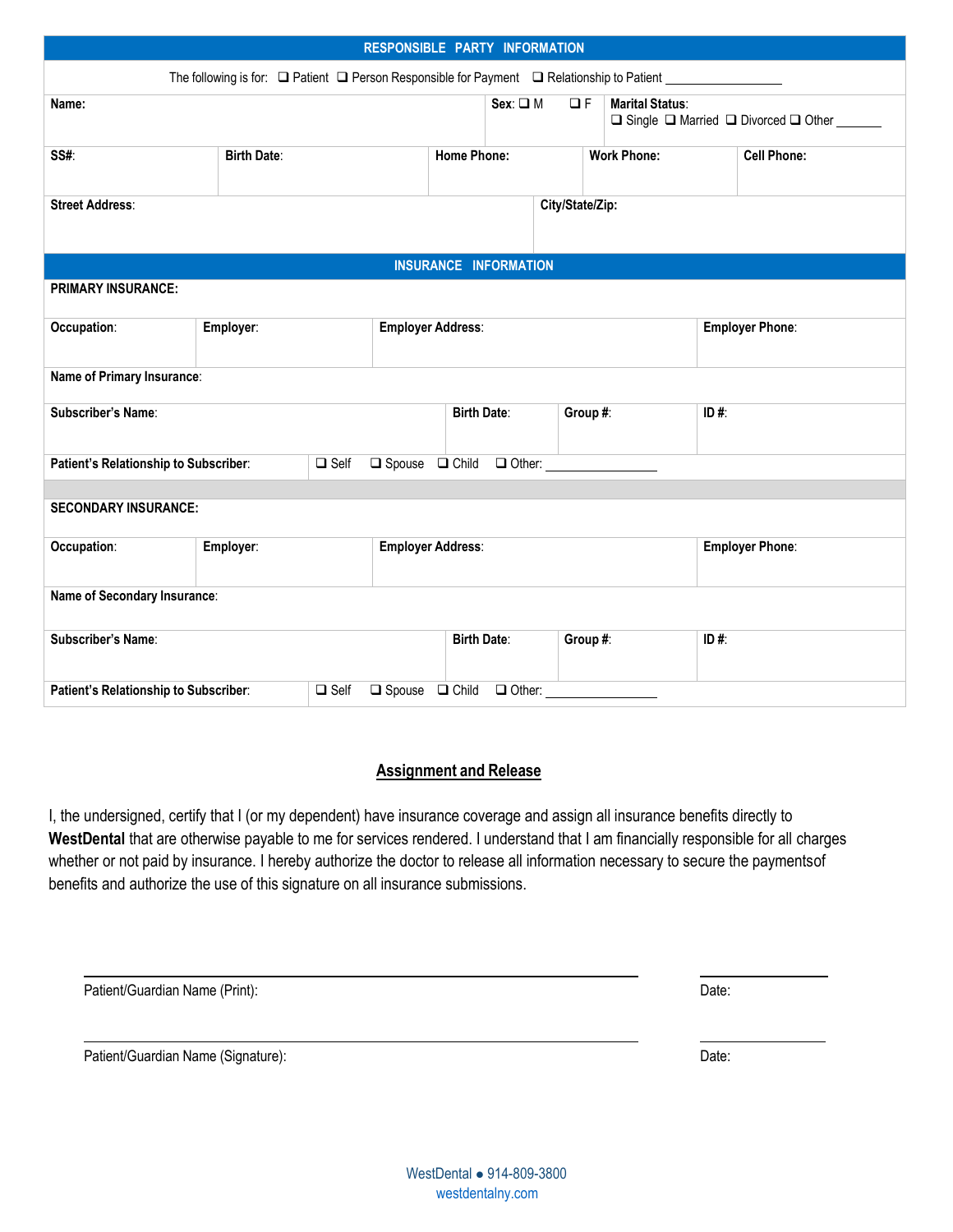

## **Medical Questionnaire**

At WestDental, we care about your overall health and well-being. It's well-documented that certain oral health problems are related to many chronic diseases and can affect how you eat, sleep and live.

Please complete this questionnaire so we can help you be your healthiest you.

**Name**: **Date**:

*Please circle "yes" or "no" for each question:*

| Do you have high blood pressure or take blood pressure medication?                                                                       | Yes | No             |
|------------------------------------------------------------------------------------------------------------------------------------------|-----|----------------|
| Do you have diabetes or pre-diabetes?                                                                                                    | Yes | No             |
| Have you ever experienced an irregular heart rhythm or been diagnosed with atrial fibrillation (aFib)?                                   | Yes | No             |
| Have you ever had a stroke, transient ischemic attack (TIA), or heart attack?                                                            | Yes | No             |
| Do you often feel tired, fatigued, or sleepy during the daytime?                                                                         | Yes | No             |
| Have you ever been told you snore?                                                                                                       | Yes | No             |
| If yes, does your snoring bother anyone else?                                                                                            | Yes | <b>No</b>      |
| Have you ever woken yourself up gasping or with heart racing?                                                                            | Yes | N <sub>o</sub> |
| Do you currently use a CPAP device while you sleep?<br>If yes, do you sometimes skip a night or take it off while sleeping?<br>No<br>Yes |     | N <sub>o</sub> |

*Discussed with patient:* **\_\_\_\_\_\_\_** Yes **\_\_\_\_\_\_\_** No

**Hygienist Name:** Initials **Exercise Signature 2018** and 2019 and 2019 and 2019 and 2019 and 2019 and 2019 and 2019

**E0008:** Sleep Questionnaire form

**E0006:** Refer for Sleep Study/Physician

**E0000:** Positive Sleep Questionnaire if 2 or more answers of yes

\*\*\*Please enter code in Dentrix at time of visit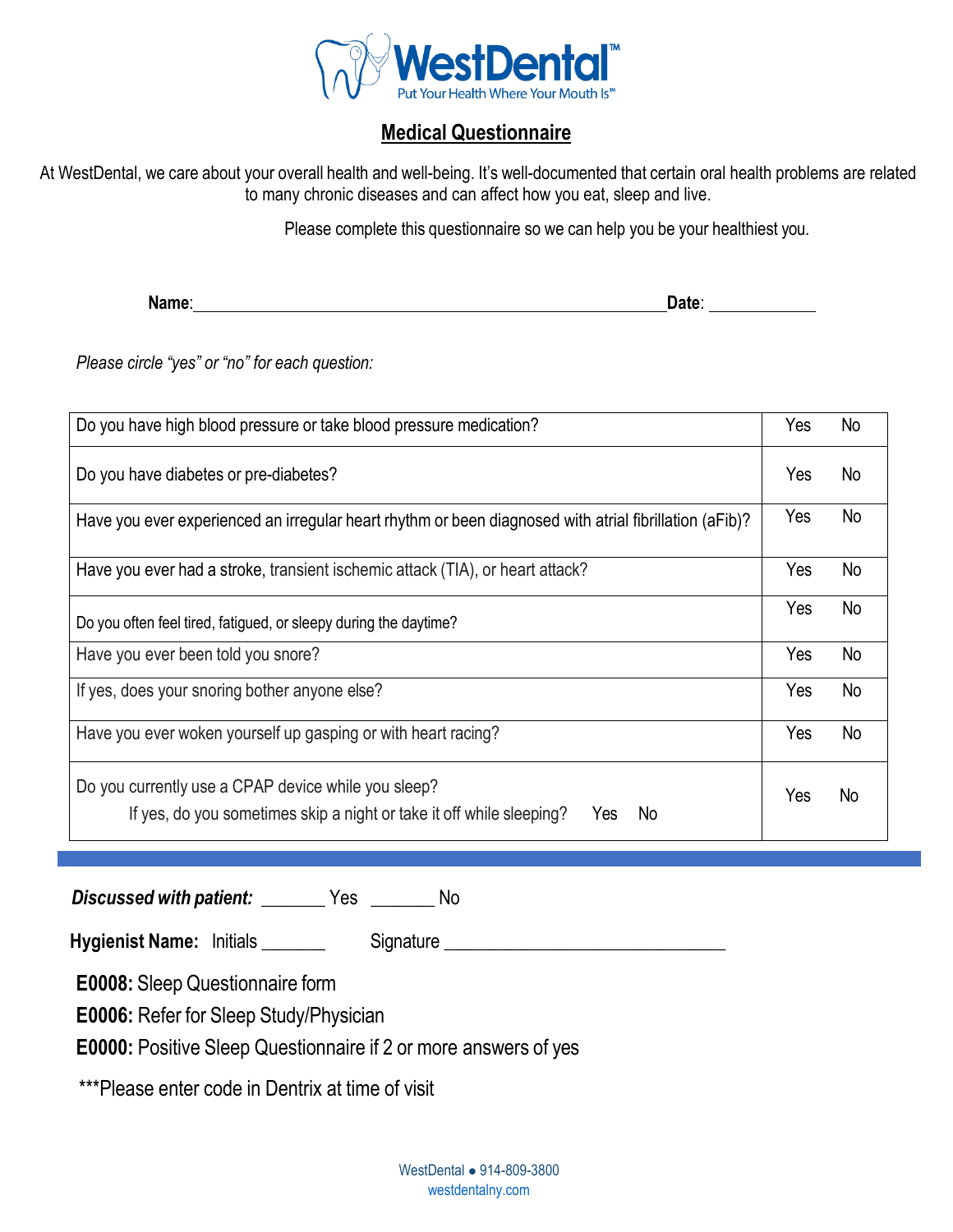## **Consent for Dental Treatment and Acknowledgement of Receipt of Information**

State law requires our office to obtain your consent for your contemplated oral care and dental treatment. Please read this form carefully and ask about anything you do not understand. We will be pleased to further explain and discuss your concerns and questions.

I hereby authorize consent for oral and dental treatment that may include, but not limited to, the following: examination, radiographs (x-rays), diagnosis, dental prophylaxis (cleaning), fluoride treatment, restorations (i.e. fillings, pulpotomy, stainless steel crowns), anesthesia, oral surgery (extractions), interceptive orthodontic treatment and emergency treatment.

I understand that during any planned procedure, unforeseen conditions may arise that may necessitate treatment or procedures in addition to, or different from those originally discussed. In addition, although I am not advised that positive results are expected, the possibility and nature of complications cannot be accurately anticipated and, therefore, there can be no guarantee expressed or implied either as to the result of treatment.

Although their occurrence is not frequent, some risks and complications are known to be associated with dental or oral surgery procedures. These risks include, but are not limited to the following: nausea following anesthesia, numbness, infection, swelling, prolonged bleeding, discoloration, vomiting, allergic reactions, swallowing or aspiration of various materials (i.e. stainless-steel crowns), injury to the tongue, lips, cheeks, damage to possible loss of existing teeth and/or restorations (fillings), injury to nerves near the treatment site and fracture of a tooth root which may require additional surgery for its removal. I further understand and accept that complication may require additional medical, dental or surgical treatment and may require hospitalization.

### **Integrated Health Screening Consent**

WestDental provides a convenient, noninvasive chairside screening for critical clinical vital sign data thatmay reveal an undiagnosed medical condition. While this is not a definitive diagnosis of a particular health complication - it may indicate the need for further evaluation.

Screening includes routine blood pressure, blood oxygenation, diagnostic heart rhythm monitor reading and oral cancer screening and head & neck examination.

## **Understanding this Form**

I hereby state that I have read and understand this consent form, that I have been given the opportunity to ask questions that I might have and that all questions have been answered in a satisfactory manner. I understand that I have the right to be provided with answers to questions that may arise during the course of my treatment.

I further understand that I am free to withdraw my consent to treatment at any time, and that my consent will remain in effect until such time that I choose to withdraw it.

Patient/Guardian Name (Print): Date:

Patient/Guardian Name (Signature): Date: Date: Date: Date: Date: Date: Date: Date: Date: Date: Date: Date: Date: Date: Date: Date: Date: Date: Date: Date: Date: Date: Date: Date: Date: Date: Date: Date: Date: Date: Date: D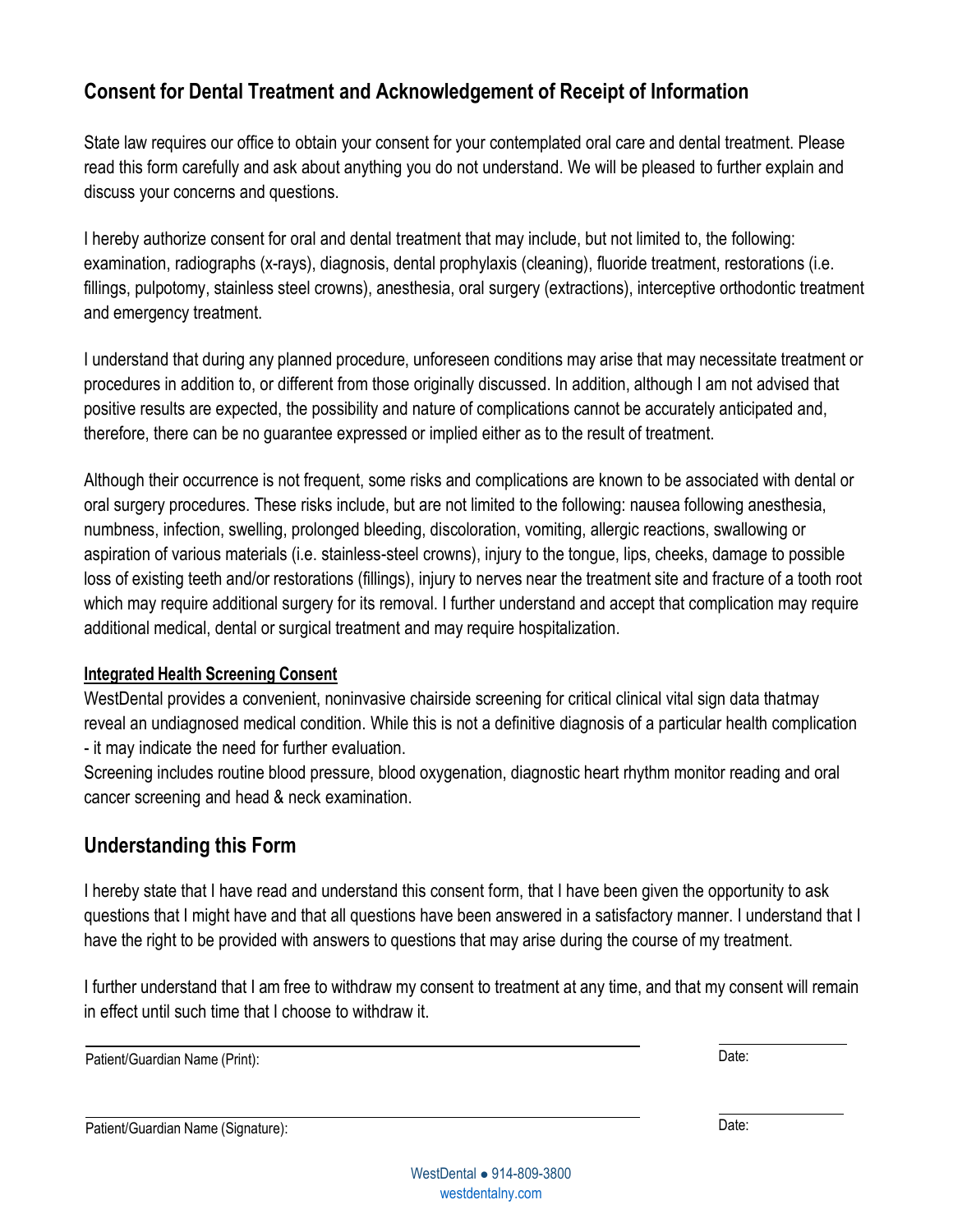### **Referral Information**

#### **Please tell us how you learned about our practice. (Select ALL that apply.)**

| $\Box$ Website                        | $\Box$ WestMed Doctor:         | $\Box$ WestDental Dental Staff: |
|---------------------------------------|--------------------------------|---------------------------------|
| $\Box$ Internet Search (Basic Search) |                                |                                 |
| $\Box$ Insurance Company              | □ WestDental Employee:         | $\Box$ WestDental Patient:      |
| $\Box$ Walk in / Saw Sign             |                                |                                 |
| $\Box$ Ad in Local Publication        | $\Box$ Another Dentist/Doctor: | $\Box$ Friend/Family:           |
| □ WestDental E-Mail                   |                                |                                 |
| $\Box$ WestDental Mailing             | $\Box$ Other:                  |                                 |
|                                       |                                |                                 |

### **Financial Agreement**

Our goal is to provide the highest quality of dental care possible as well as a positive patient experience. Please see our financial policy.

#### **All accounts are due and payable at time of service.**

If a procedure requires multiple appointments, payment may be paid with a minimum of two payments or based on the number of appointments to complete treatment.

#### **Payment Options:**

- Cash
- Check
- Visa / MasterCard / Discover / AMEX
- The Lending Club / Care Credit

**Patients with Insurance:** The patient/guarantor is responsible for the **estimated** non-covered portion, procedures and/or deductibles at the time of the service. Due to insurance policy changes and/or necessary changes in treatment plans, the insurance coverage may vary from the estimated treatment calculation. I acknowledge this is an estimate only and that I, not the insurance company, am ultimately responsible for payment in full for all services not covered for any reason by my insurance.

**Parents not accompanying their child** to an appointment must make **prior** arrangements for payment (cash, check or credit card authorization). **Parents accompanying their children** are financially responsible for payment.

There is a processing charge for **non-sufficient funds** or returned checks.

As instruments, chairs and personnel are reserved exclusively for your appointment, there may be a fee charged for changed or broken appointment with less than 24 hours in advance.

| Patient/Guardian Name (Print):     | Date: |
|------------------------------------|-------|
| Patient/Guardian Name (Signature): | Date: |

WestDental ⚫ 914-809-3800 <westdentalny.com>